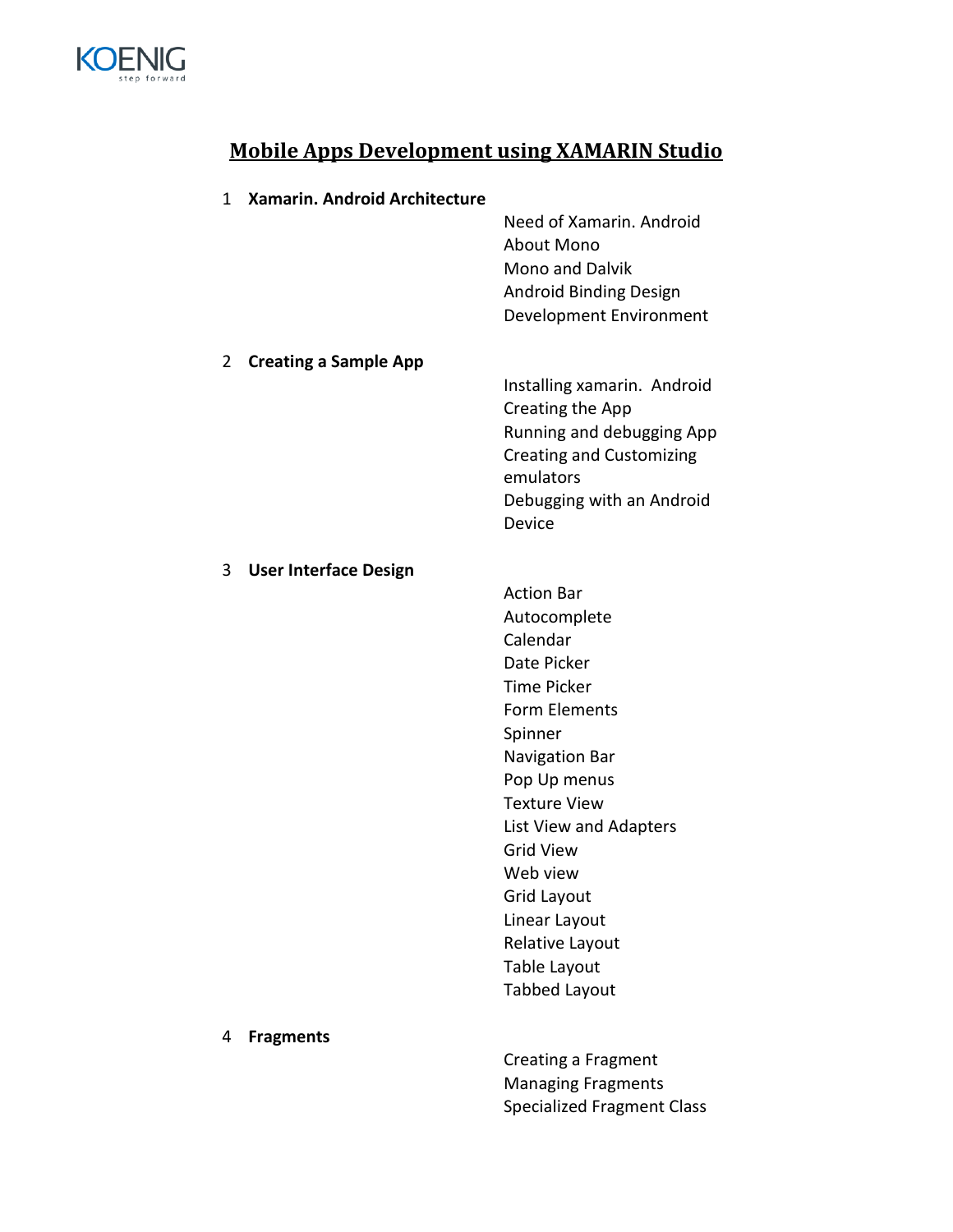|    |                                            | Providing backward Compatibility     |
|----|--------------------------------------------|--------------------------------------|
| 5  | Data Storage mechanism                     |                                      |
|    |                                            | <b>Creating Entity Class</b>         |
|    |                                            | <b>Creating Storage services</b>     |
|    |                                            | <b>Implementing Storage services</b> |
| 6  | <b>Location and Map Integration</b>        |                                      |
|    |                                            | <b>Location Services</b>             |
|    |                                            | Navigating to the Maps               |
| 7  | <b>Camera API integration</b>              |                                      |
|    |                                            | Required permission and features     |
|    |                                            | <b>Extending data service</b>        |
|    |                                            | Capturing and Image                  |
|    |                                            | Display existing Images              |
| 8  | <b>Deploy App</b>                          |                                      |
|    |                                            | App Distribution options             |
|    |                                            | Disable Debug                        |
|    |                                            | <b>Published Signed Apk</b>          |
|    |                                            |                                      |
| 9  | User Interface with iOS                    |                                      |
|    |                                            | <b>Basic text Input</b>              |
|    |                                            | <b>Buttons</b>                       |
|    |                                            | Images<br>Slider                     |
|    |                                            | Switch                               |
|    |                                            | <b>Segmented Controls</b>            |
|    |                                            | Auto sizing and Autorotation         |
|    |                                            | Closing keypad                       |
| 10 | <b>Creating iOS Application using Code</b> |                                      |
|    |                                            | <b>Creating Window</b>               |
|    |                                            | Adding a Controller                  |
|    |                                            | <b>Creating View controller</b>      |
|    |                                            | <b>Adding Text Fields</b>            |
|    |                                            | <b>Adding Buttons</b>                |
|    |                                            | <b>Handling Rotation</b>             |
|    |                                            |                                      |

11 **Working with Table View**